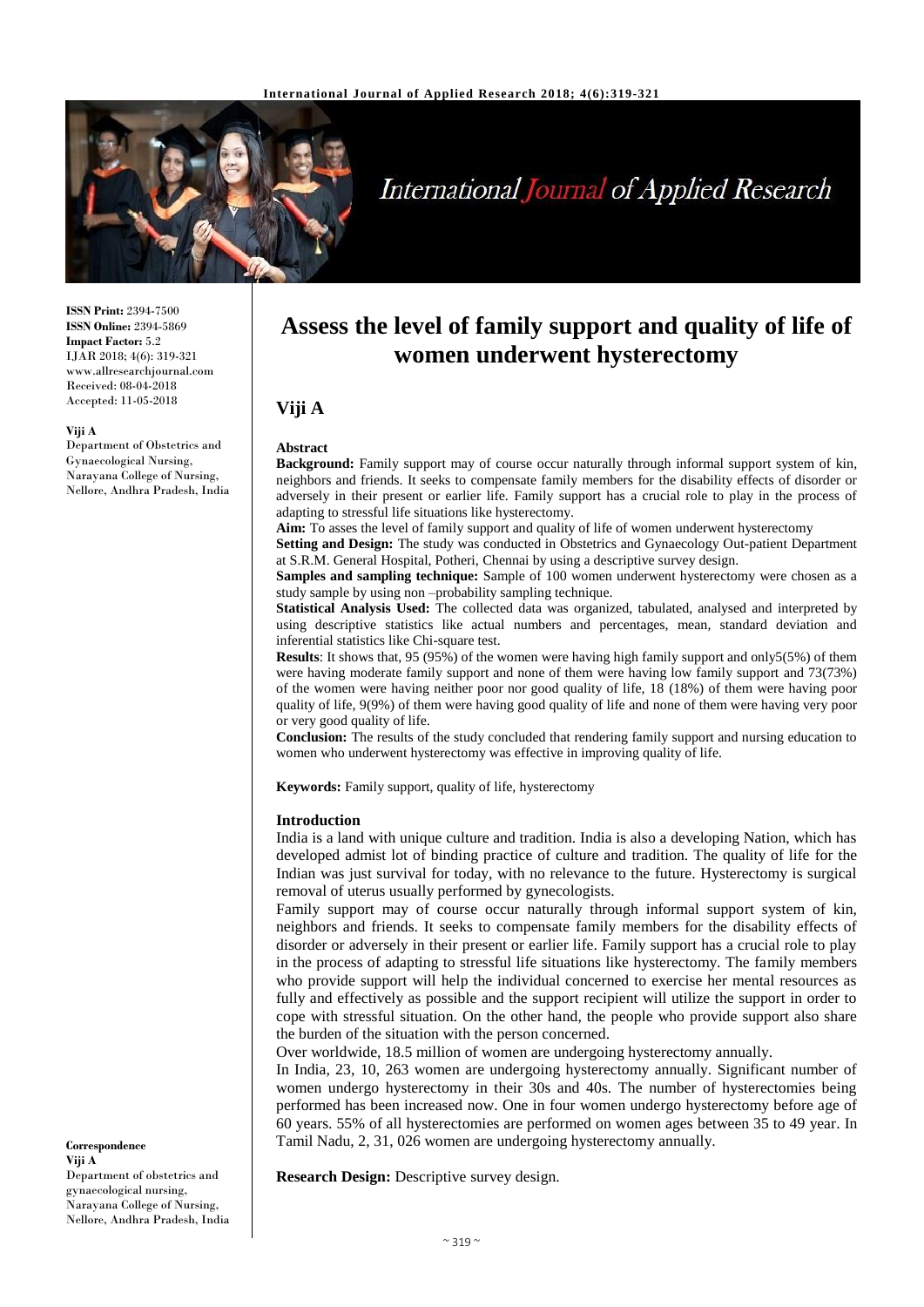**Research Setting:** The study was conducted in Obstetrics and Gynaecology Out-patient Department at S.R.M. General Hospital, Potheri, Chennai.

**Sampling Technique:** Non probability sampling technique.

**Sample Size:** A Total of 100 women underwent hysterectomy were chosen as a study sample.

**Data collection procedure:** The study was conducted from 01-08-08 to 31-08-08. During this period hundred patients who underwent hysterectomy who met the inclusion criteria were selected by using non-probability convenient sampling technique. The samples were seated comfortably and a brief introduction about the investigator and study were given. Consent was taken from the sample. Confidentiality of the responses were assured.

The data was collected by interview method. The tool used to collect data was consisting of three parts(demographic data, family support scale and quality of life scale).Structured questionnaire was given to women to obtain demographic variables and the level of family

support was assessed by using Three point rating scale ranged from 1 to 3 which were characterized as almost never, some of the times & almost always and the quality of life was assessed by using Five point rating scale ranged from 1 to 5 which were characterized as very poor, poor, neither poor nor good, good & very good.

A time limit of 30-45 minutes was taken for the investigator to collect data from each sample. The data gathering process was continued till the sample size was 100. Collection of data was performed within the stipulated time of four weeks.

# **Statistical Analysis Used**

Statistical analysis is a method for rendering quantitative information meaningful and intelligible. This enables the researcher to summarize, organize, evaluate, interpret and communicate numeric information. The data collected for the study was grouped and analyzed as per the objectives set for the study.

**Frequency and percentage distribution of level of family support of women underwent hysterectomy.**



**Fig 1:** Percentage distribution of level of family support of women underwent hysterectomy

It is evident that, 95(95%) of the women were having high family support and only 5(5%) of them were having moderate family support and none of them were having low family support.

**Frequency and percentage distribution of level of quality of life of women underwent hysterectomy**



**Fig 2:** Percentage distribution of level of quality of life of women underwent hysterectomy.

It is evident that, 73(73%) of the women were having neither poor nor good quality of life, 18(18%) of them were having poor quality of life, 9(9%) of them were having good quality of life and none of them were having very poor or very good quality of life.

**Correlation between family support and quality of life of women underwent hysterectomy**